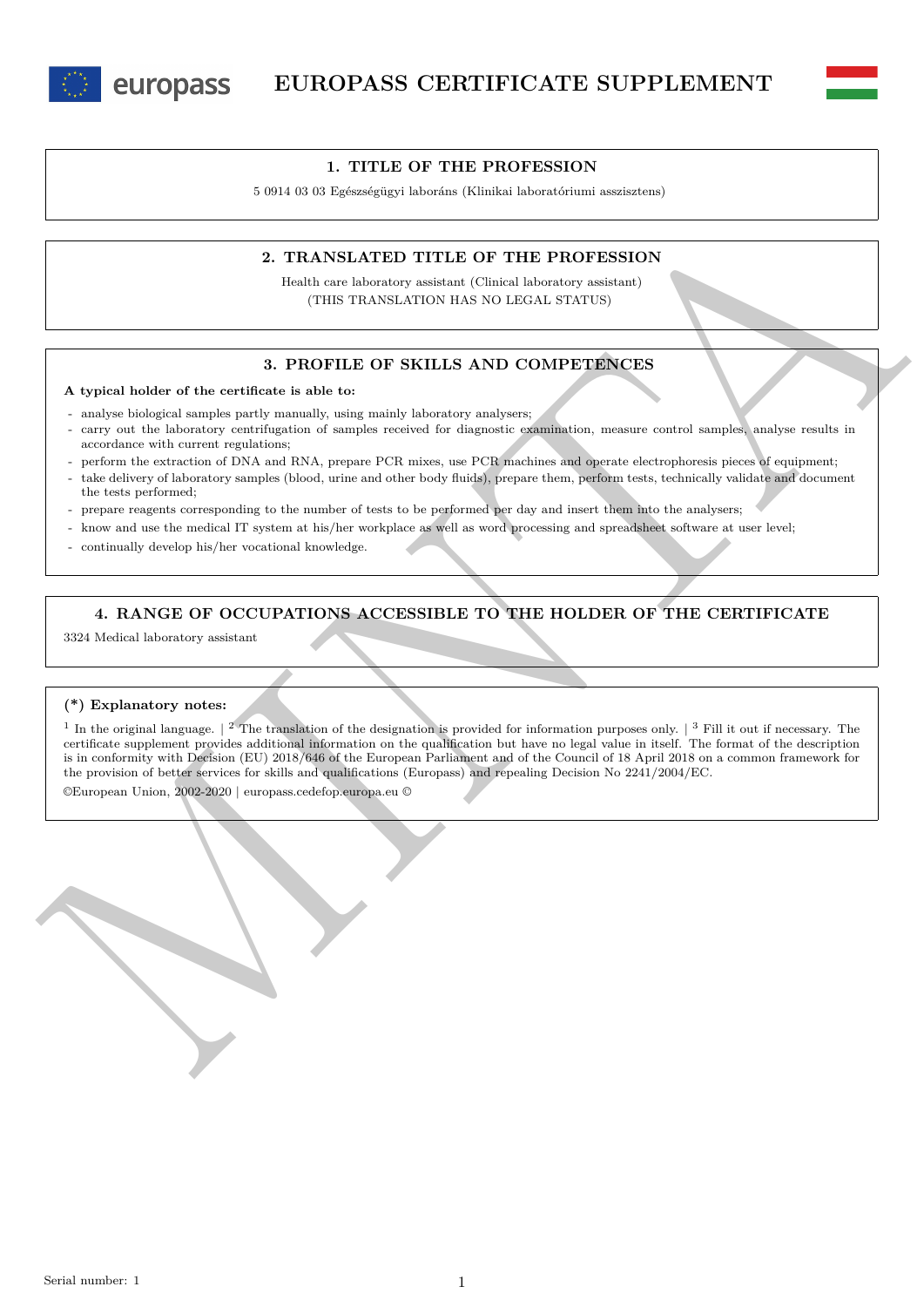| Name and status of the authority issuing the<br>certificate                                                                                                                                     | Name and status of the national/regional authority<br>providing accreditation/recognition of the certificate                                                                                                                                                                                                                                                                                                                                                                                                                                                                                                                                                                                                                                                                                                     |                |
|-------------------------------------------------------------------------------------------------------------------------------------------------------------------------------------------------|------------------------------------------------------------------------------------------------------------------------------------------------------------------------------------------------------------------------------------------------------------------------------------------------------------------------------------------------------------------------------------------------------------------------------------------------------------------------------------------------------------------------------------------------------------------------------------------------------------------------------------------------------------------------------------------------------------------------------------------------------------------------------------------------------------------|----------------|
|                                                                                                                                                                                                 | Ministry for Innovation and Technology                                                                                                                                                                                                                                                                                                                                                                                                                                                                                                                                                                                                                                                                                                                                                                           |                |
| Level of the certificate (national or international)                                                                                                                                            | Grading scale / Pass requirements                                                                                                                                                                                                                                                                                                                                                                                                                                                                                                                                                                                                                                                                                                                                                                                |                |
| NQF level: 5                                                                                                                                                                                    | Five -grade: 5 excellent                                                                                                                                                                                                                                                                                                                                                                                                                                                                                                                                                                                                                                                                                                                                                                                         |                |
| EQF level: 5                                                                                                                                                                                    | good<br>4                                                                                                                                                                                                                                                                                                                                                                                                                                                                                                                                                                                                                                                                                                                                                                                                        |                |
| Digital Competence Framework level: 5                                                                                                                                                           | satisfactory<br>3<br>$\overline{2}$<br>pass                                                                                                                                                                                                                                                                                                                                                                                                                                                                                                                                                                                                                                                                                                                                                                      |                |
|                                                                                                                                                                                                 | $\mathbf{1}$<br>fail                                                                                                                                                                                                                                                                                                                                                                                                                                                                                                                                                                                                                                                                                                                                                                                             |                |
|                                                                                                                                                                                                 | The prerequisite of being eligible to sit for a sectoral basic examination<br>is the successful completion of all the required training courses, or the<br>recognised prior learning should incorporate the requirements of the<br>sectoral basic examination. The prerequisite of being eligible to sit for<br>a vocational examination is the successful completion of all the training<br>courses and the uninterrupted professional practice required. In case<br>the student is required to pass a sectoral basic examination, latter shall<br>be recognised with the following weighting:<br>The result of the basic sectoral examination will be computed into that<br>of the vocational examination with the following weighting: Sectoral<br>basic examination: $10\%$ , Vocational examination: $90\%$ |                |
| Certificate number: CXK A                                                                                                                                                                       | Designation of the theoretical and practical subjects of the<br>sectoral basic examination and the vocational examination and<br>their grades according to a five-grade scale                                                                                                                                                                                                                                                                                                                                                                                                                                                                                                                                                                                                                                    |                |
| Serial number: 123456                                                                                                                                                                           | Sectoral basic examination : The examination was passed based on<br>recognised prior learning                                                                                                                                                                                                                                                                                                                                                                                                                                                                                                                                                                                                                                                                                                                    |                |
| Certificate issue date: 2022.05.05                                                                                                                                                              | Vocational examination                                                                                                                                                                                                                                                                                                                                                                                                                                                                                                                                                                                                                                                                                                                                                                                           |                |
|                                                                                                                                                                                                 | central interactive                                                                                                                                                                                                                                                                                                                                                                                                                                                                                                                                                                                                                                                                                                                                                                                              |                |
|                                                                                                                                                                                                 | Clinical laboratory diagnostic concepts, methodological<br>knowledge                                                                                                                                                                                                                                                                                                                                                                                                                                                                                                                                                                                                                                                                                                                                             | 5              |
|                                                                                                                                                                                                 | project exercise                                                                                                                                                                                                                                                                                                                                                                                                                                                                                                                                                                                                                                                                                                                                                                                                 |                |
|                                                                                                                                                                                                 | Application of clinical laboratory methodological<br>knowledge in practice                                                                                                                                                                                                                                                                                                                                                                                                                                                                                                                                                                                                                                                                                                                                       | 5              |
|                                                                                                                                                                                                 | Result of the vocational examination in percentage                                                                                                                                                                                                                                                                                                                                                                                                                                                                                                                                                                                                                                                                                                                                                               | 100\%          |
|                                                                                                                                                                                                 | Result of the vocational examination with grades                                                                                                                                                                                                                                                                                                                                                                                                                                                                                                                                                                                                                                                                                                                                                                 | $\overline{5}$ |
| Access to next level of education/training<br>To higher education                                                                                                                               | <b>International agreements</b>                                                                                                                                                                                                                                                                                                                                                                                                                                                                                                                                                                                                                                                                                                                                                                                  |                |
| Other information concerning the vocational training process                                                                                                                                    |                                                                                                                                                                                                                                                                                                                                                                                                                                                                                                                                                                                                                                                                                                                                                                                                                  |                |
|                                                                                                                                                                                                 |                                                                                                                                                                                                                                                                                                                                                                                                                                                                                                                                                                                                                                                                                                                                                                                                                  |                |
| Legal basis                                                                                                                                                                                     |                                                                                                                                                                                                                                                                                                                                                                                                                                                                                                                                                                                                                                                                                                                                                                                                                  |                |
| Government Decree 12/2020 (II. 7.) on the Implementation of the Vocational Education and Training Act,<br>Education and Training Act,<br>Act LXXX of 2019 on Vocational Education and Training. | Government Decree 319/2020 (VII. 1.) on the amendment of Government Decree 12/2020 (II. 7.) on the Implementation of the Vocational                                                                                                                                                                                                                                                                                                                                                                                                                                                                                                                                                                                                                                                                              |                |
|                                                                                                                                                                                                 |                                                                                                                                                                                                                                                                                                                                                                                                                                                                                                                                                                                                                                                                                                                                                                                                                  |                |

# **Legal basis**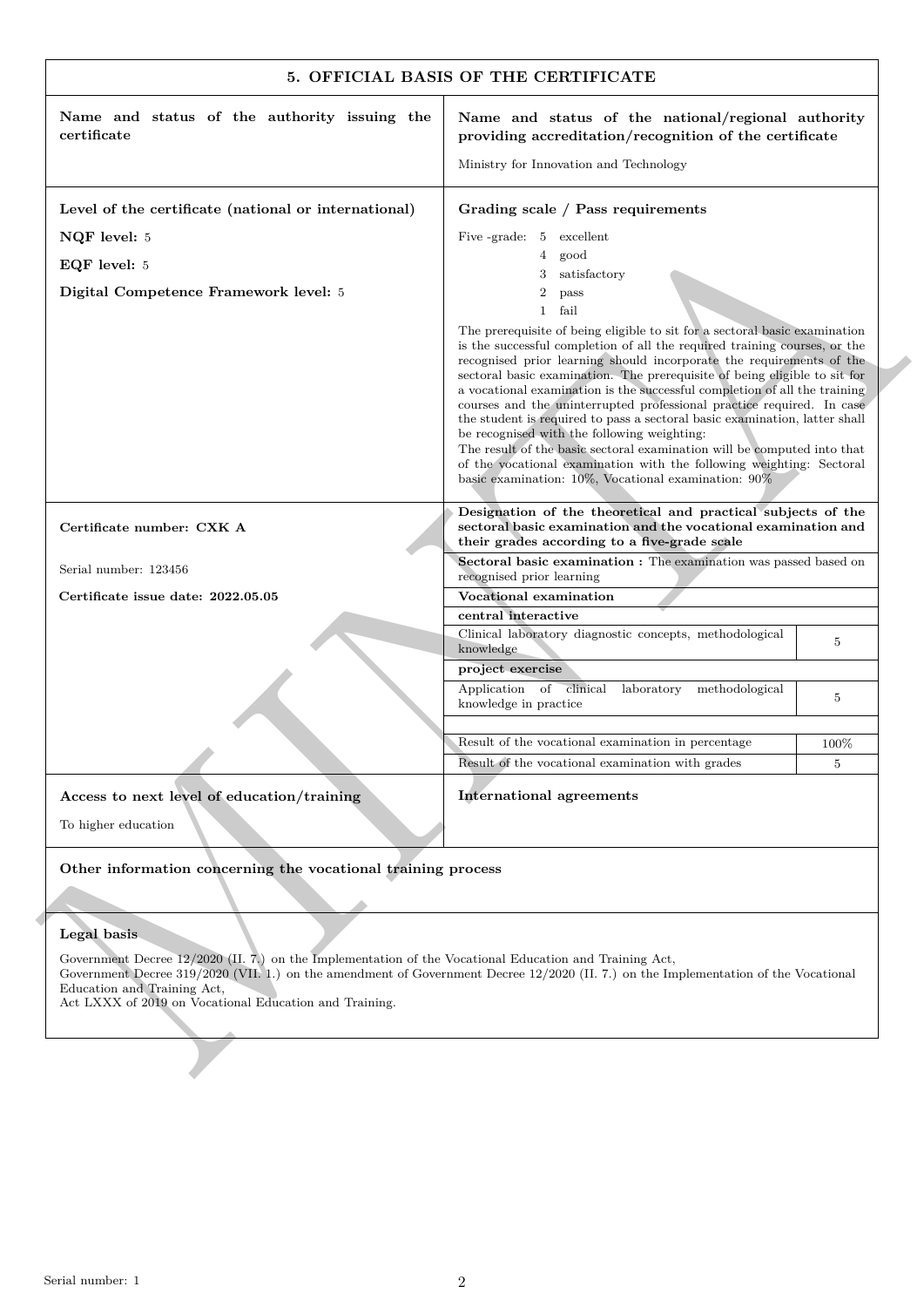# **6. OFFICIALLY RECOGNISED WAYS OF ACQUIRING THE CERTIFICATE SUPPLEMENT**

Endry recent<br>  $\alpha$  comparison (and the property change of the system, denotedly which qualification is equived, for a 2-year velocited<br>  $\alpha$  comparison (and the system) of the system of the system of Decree 10/2014 (N=3) Description of the sectoral basic training and the theoretical and practical vocational training Distribution of the total number of hours of the programme Total duration of the education/training 2320 hours 2320 hours 2320 hours 2320 hours 2320 hours 2320 hours 2320 hours 2320 hours 2320 hours 2320 hours 2320 hours 2320 hours 2320 hours 2320 hours 2320 hours 2320 hours 2320 **Entry requirements:** - For a 5-year vocational training programme, elementary school qualification is required; for a 2-year vocational training programme, secondary school-leaving certificate is needed - Occupational aptitude test is required in accordance with the provisions of Decree 40/2004 (IV. 26.) ESzCsM **Further information:** VOCATIONAL PRACTICAL SUBJECT **HOURS** Targeted medication 12 hours and 12 hours and 12 hours and 12 hours and 12 hours and 12 hours and 12 hours and 12 hours and 12 hours and 12 hours and 12 hours and 12 hours and 12 hours and 12 hours and 12 hours and 12 hour Complex clinical simulation practice 12 hours and 12 hours and 12 hours and 12 hours and 12 hours and 12 hours and 12 hours and 12 hours and 12 hours and 12 hours and 12 hours and 12 hours and 12 hours and 12 hours and 12 Vital signs and injection practices 12 hours and 12 hours and 12 hours and 12 hours and 12 hours and 12 hours and 12 hours and 12 hours and 12 hours and 12 hours and 12 hours and 12 hours and 12 hours and 12 hours and 12 h Cell biology 12 hour General nursing and care 12 hours and care 12 hours and care 12 hours and care 12 hours and care 12 hours and care 12 hours and care 12 hours and care 12 hours and care 12 hours and care 12 hours and care 12 hours and care Basic pharmacology knowledge 12 hours and 12 hours and 12 hours and 12 hours and 12 hours and 12 hours and 12 hours and 12 hours and 12 hours and 12 hours and 12 hours and 12 hours and 12 hours and 12 hours and 12 hours an General laboratory knowledge 12 hours and 12 hours and 12 hours and 12 hours and 12 hours and 12 hours and 12 hours and 12 hours and 12 hours and 12 hours and 12 hours and 12 hours and 12 hours and 12 hours and 12 hours an Basic rehabilitation knowledge and physiotherapy 12 hours 12 hours 12 hours 12 hours 12 hours 12 hours 12 hours 12 hours 12 hours 12 hours 12 hours 12 hours 12 hours 12 hours 12 hours 12 hours 12 hours 12 hours 12 hours 12 Internal medicine and care 12 hours and 12 hours and 12 hours and 12 hours and 12 hours and 12 hours and 12 hours and 12 hours and 12 hours and 12 hours and 12 hours and 12 hours and 12 hours and 12 hours and 12 hours and Surgery and care 12 hour and 12 hour and 12 hour and 12 hour and 12 hour and 12 hour and 12 hour and 12 hour and 12 hour and 12 hour and 12 hour and 12 hour and 12 hour and 12 hour and 12 hour and 12 hour and 12 hour and 1 Knowledge of clinical diseases and their treatment 12 hour 12 hour 12 hour Clinical practice 12 hours and 12 hours and 12 hours and 12 hours and 12 hours and 12 hours and 12 hours and 12 hours and 12 hours and 12 hours and 12 hours and 12 hours and 12 hours and 12 hours and 12 hours and 12 hours Organic chemistry and biochemistry 12 hour Immunology 12 hour Introduction to genetics 12 hour Instrumentation and measurement techniques 12 hour Laboratory basics 12 hour contracts to the contract of the contract of the contract of the contract of the contract of the contract of the contract of the contract of the contract of the contract of the contract of the con Diagnostic basics 12 hour Haematology and transfusion diagnostics 12 hour Haemostasis diagnostics 12 hour Microbiological diagnostics 12 hours and 12 hours and 12 hours and 12 hours and 12 hours and 12 hours and 12 hours and 12 hours and 12 hours and 12 hours and 12 hours and 12 hours and 12 hours and 12 hours and 12 hours and Clinical chemistry diagnostics 12 hour VOCATIONAL THEORETICAL SUBJECT HOURS HOURS HOURS Vocational knowledge 12 hour Vocational foreign language knowledge 12 hour Basics of medical ethics and patient rights 12 hour 12 hours 12 hours 12 hours 12 hours 12 hours 12 hours 12 hours 12 hours 12 hours 12 hours 12 hours 12 hours 12 hours 12 hours 12 hours 12 hours 12 hours 12 hours 12 hours Basics of communication 12 hours and 12 hours and 12 hours and 12 hours and 12 hours and 12 hours and 12 hours and 12 hours and 12 hours and 12 hours and 12 hours and 12 hours and 12 hours and 12 hours and 12 hours and 12 Anatomy of the human body 12 hours and 12 hours and 12 hours and 12 hours and 12 hours and 12 hours and 12 hours and 12 hours and 12 hours and 12 hours and 12 hours and 12 hours and 12 hours and 12 hours and 12 hours and 1 Basics of first aid 12 hours and 12 hours and 12 hours and 12 hours and 12 hours and 12 hours and 12 hours and 12 hours and 12 hours and 12 hours and 12 hours and 12 hours and 12 hours and 12 hours and 12 hours and 12 hour Work safety, patient safety 12 hours and 12 hours and 12 hours and 12 hours and 12 hours and 12 hours and 12 hours and 12 hours and 12 hours and 12 hours and 12 hours and 12 hours and 12 hours and 12 hours and 12 hours and Basic nursing and care 12 hours and 12 hours and 12 hours and 12 hours and 12 hours and 12 hours and 12 hours and 12 hours and 12 hours and 12 hours and 12 hours and 12 hours and 12 hours and 12 hours and 12 hours and 12 h Targeted medication 12 hours and 12 hours and 12 hours and 12 hours and 12 hours and 12 hours and 12 hours and 12 hours and 12 hours and 12 hours and 12 hours and 12 hours and 12 hours and 12 hours and 12 hours and 12 hour Basics of professional chemistry and biochemistry 12 hour Basics of professional physics and biophysics 12 hours and  $\frac{12}{12}$  hours and  $\frac{12}{12}$  hours and  $\frac{12}{12}$  hours and  $\frac{12}{12}$  hours and  $\frac{12}{12}$  hours and  $\frac{12}{12}$  hours and  $\frac{12}{12}$  hours and  $\frac{12}{12$ Health informatics 12 hour Medical terminology 12 hours and 12 hours and 12 hours and 12 hours and 12 hours and 12 hours and 12 hours and 12 hours and 12 hours and 12 hours and 12 hours and 12 hours and 12 hours and 12 hours and 12 hours and 12 hour Basics of health law and ethics 12 hours and  $\frac{12}{2}$  hours and  $\frac{12}{2}$  hours and  $\frac{12}{2}$  hours and  $\frac{12}{2}$  hours and  $\frac{12}{2}$  hours and  $\frac{12}{2}$  hours and  $\frac{12}{2}$  hours and  $\frac{12}{2}$  hours and  $\frac{12}{2}$ Cell biology 12 hour The human body and its functioning 12 hour 12 hour Basic hygiene measures 12 hour General nursing and care 12 hours and the 12 hours of 12 hours and the 12 hours of 12 hours and the 12 hours of 12 hours of 12 hours and the 12 hours of 12 hours of 12 hours of 12 hours of 12 hours of 12 hours of 12 hours Basic pharmacology knowledge 12 hour 12 hour Communication 12 hours and 12 hours and 12 hours and 12 hours are the set of the set of the set of the set of the set of the set of the set of the set of the set of the set of the set of the set of the set of the set of th General laboratory knowledge 12 hours and 12 hours and 12 hours and 12 hours and 12 hours and 12 hours and 12 hours and 12 hours and 12 hours and 12 hours and 12 hours and 12 hours and 12 hours and 12 hours and 12 hours an

Basic rehabilitation knowledge and physiotherapy 12 hours 12 hours 12 hours 12 hours 12 hours 12 hours 12 hours 12 hours 12 hours 12 hours 12 hours 12 hours 12 hours 12 hours 12 hours 12 hours 12 hours 12 hours 12 hours 12 Basics of sociology 12 hours and 12 hours and 12 hours and 12 hours and 12 hours and 12 hours and 12 hours and 12 hours and 12 hours and 12 hours and 12 hours and 12 hours and 12 hours and 12 hours and 12 hours and 12 hour Basics of psychology 12 hours and 12 hours and 12 hours and 12 hours and 12 hours and 12 hours and 12 hours and 12 hours and 12 hours and 12 hours and 12 hours and 12 hours and 12 hours and 12 hours and 12 hours and 12 hou